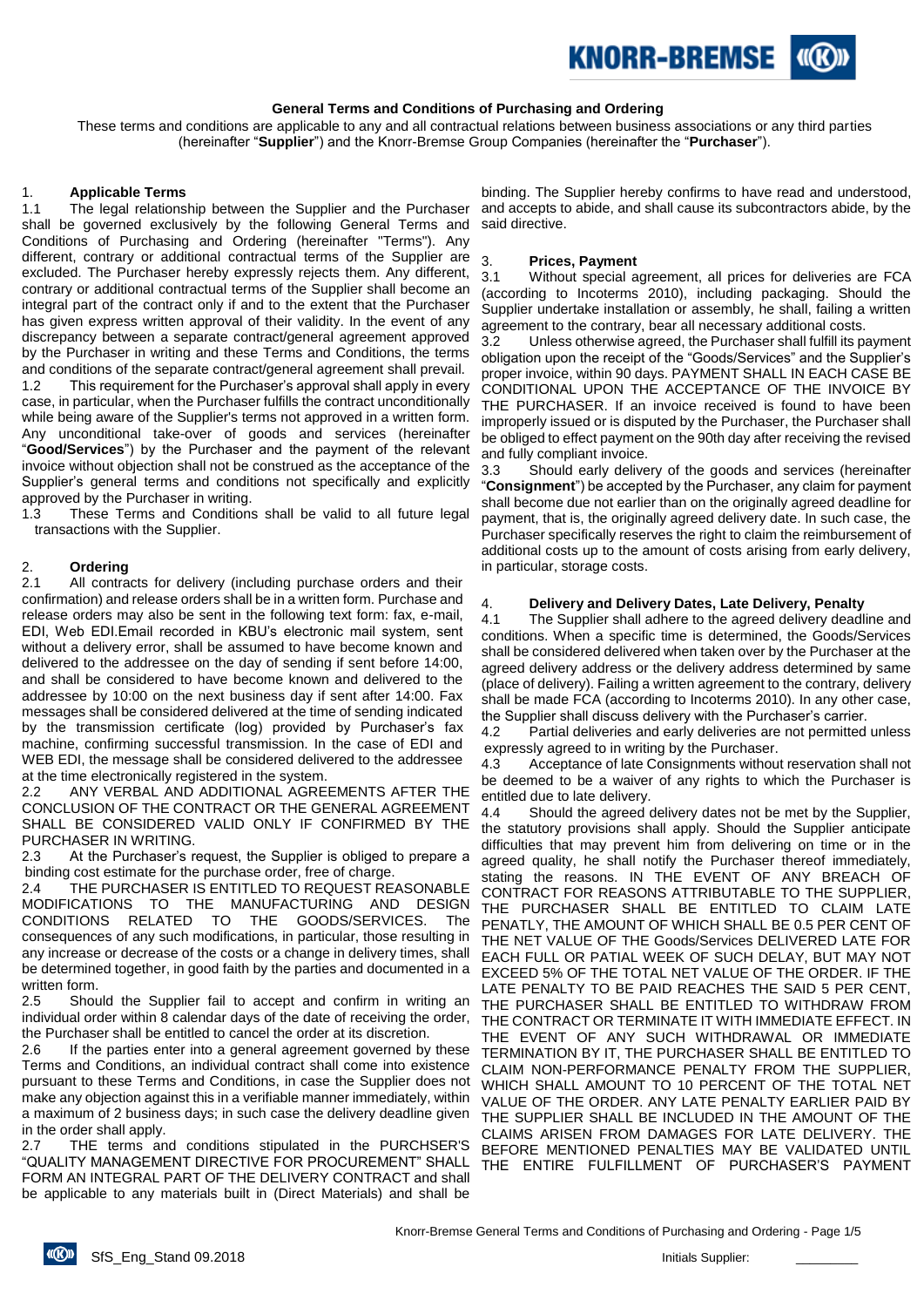OBLIGATION IN ACCORADANCE WITH AGRRED COUNTERPRICE.

4.5 The Supplier shall bear the performance risk until the acceptance of the goods by the Purchaser or his agent at the location and in the manner specified in the contract.

4.6 THE SUPPLIER SHALL ENSURE THE THOROUGH INSPECTION OF THE DELIVERED GOODS TO ENSURE PROPER DELIVERY. The inspection of incoming goods shall only cover defects visible without opening their packaging and/or deviations in the type or quantity of the Goods/Services. The Purchaser shall give notice of such defects immediately, within a maximum of 3 business days. Notice of any other defects will be given as soon as those are detected in the ordinary course of business. THE SUPPLIER HEREBY WAIVES ITS RIGHT TO OBJECT TO LATE NOTIFICATION REGARDING ANY DEFECT. In the event of a justified defect complaint, the Purchaser will charge the Supplier a one-time fee for the additional expense to process the error. The amount of the fee depends on when the error is discovered:

- If the defectiveness of the Goods/Service is discovered during the take-over of incoming goods, the fee will be €100 per occurrence.
- If the defectiveness of the Goods/Service is discovered later, the fee will be €250.

The above-said fees shall be charged regardless of any other claim the Purchaser may have; the Purchaser specifically reserves the right to claim repair, replacement and/or compensation and enforce its statutory rights.

4.7 The Purchaser shall have the royalty-free, irrevocable and within the Knorr-Bremse Group freely transferable right to use any software included in the scope of delivery, including any accompanying documentation, in accordance with the intended use of the "Goods/Services" under the contract. He may also make a safety copy thereof without any express agreement.

4.8 If required and on demand of the Purchaser, the parties may agree on the establishment of a consignment warehouse.

## 5. **Secrecy**

5.1 Information provided by the Purchaser cannot be disclosed to any third parties, unless evidence is available that they are already known to the public, or their disclosure is required by law or a requilatory decision, 7.1 or they are disclosed by a party, to the extent necessary, by exercising its the packaging handbook of the Purchaser. The Supplier confirms to legitimate rights. The information remains the exclusive property of the Purchaser and shall only be made available to those employees within the Supplier's company to the extent necessary for the performance of the contract and who have been put under an obligation to secrecy themselves. With the exception of deliveries to the Purchaser, such information may not be duplicated or used for commercial purposes without the prior written approval of the Purchaser. On request of the Purchaser, all information originating from the Purchaser, no matter what kind or in what form, shall be immediately and completely returned to him or destroyed, and a written declaration issued to that effect.

5.2 The Purchaser reserves all rights in such information (including copyright and the right to intellectual property applications). Insofar as the Purchaser has acquired such information from third parties, this reservation also applies to such third parties.

5.3 The Supplier may neither use himself nor offer or deliver any products to third parties that have been manufactured on the basis of the Purchaser's documents, drawings, models and the like or on the basis of confidential specifications forming the intellectual property of the Purchaser, or by means of his tools or copies thereof. This shall correspondingly also apply to printing orders.

5.4 Any disclosure by Supplier of Purchaser's business relationship in advertisements shall be subject to the prior written consent of Purchaser.

#### 6. **Inventions, Industrial Property Rights Trademarks**

6.1 The Supplier hereby grants the Purchaser at no cost the right, without any regional or time limit and transferable to third parties, to use the Supplier's any know-how, invention and related trademark that may be covered by legal protection and are used or being included during the production of "Goods/Services", and are created during or as a result of developments under the legal relationship between Purchaser and the Supplier ("**Results**"). In addition to the above, the Supplier grants the Purchaser at no cost the right, without any regional or time limit and transferable to third parties, to use any and all Results that are not covered by copyright or other intellectual property rights. Such right of use particularly covers, without limitation, the use of the Results by the Purchaser during its own production or product development activities, its re-sale during its own business operation, and its use for any products or services produced or sold by the Purchaser. The transferred right of use covers any and all kinds of use, particularly including the publication, dissemination, multiplication, editing and revision of the Results. The Purchaser is entitled to transfer such rights to third parties or grant a right of use to third parties without the Supplier's any further consent. The Supplier warrants the retransferability of the transferred intellectual property rights, in particular, for inventions created by the Supplier's employees.

THE SUPPLIER IS AWARE THAT THE PRODUCTS OF THE PURCHASER ARE BEING USED WORLD-WIDE. THE SUPPLIER AGREES TO IMMEDIATELY INFORM THE PURCHASER OF ANY SUCH PUBLIC OR NON-PUBLIC PROPRIETARY AND LICENSED INDUSTRIAL PROPERTY RIGHTS, PATENT APPLICATIONS AND TRADEMARKS RELATED TO THE GOODS/SERVICES. On addition to the above, the Supplier grants the Purchaser at no cost the right, without any regional or time limit and transferable to third parties, to use the intellectual and industrial property rights existing before the conclusion of contract between parties ("**Prior Rights**") if and to the extent this is necessary during the commercial sale of the "Goods/Services".

## 7. **Packaging, Delivery Note, Invoice, Country of Origin of Goods**

The goods shall be packaged according to the provisions of have read and understood this handbook which is available at [http://www.knorr-](http://www.knorr-bremse.hu/media/documents/railvehicles/supplier_information/Packaging_Manual_Knorr_Bremse_en.pdf)

[bremse.hu/media/documents/railvehicles/supplier\\_information/Packa](http://www.knorr-bremse.hu/media/documents/railvehicles/supplier_information/Packaging_Manual_Knorr_Bremse_en.pdf) [ging\\_Manual\\_Knorr\\_Bremse\\_en.pdf](http://www.knorr-bremse.hu/media/documents/railvehicles/supplier_information/Packaging_Manual_Knorr_Bremse_en.pdf) website.

7.2 A delivery note and a separate invoice shall be issued to the Purchaser for each Consignment. The invoice should contain the Supplier's SAP number, date and number of the order and/or release order and purchase agreement, quantity and material number, tariff heading, number and date of the delivery note, gross and net weights listed separately, additional data of the Purchaser (e.g. point of discharge) as well as the agreed price per unit. A packing slip with a list of contents and order number must be enclosed with each Consignment.

7.3 Should the invoice refer to several different orders, the information under 7.2 shall be listed separately for each order. Reference to the delivery note must be made on the invoice.

In respect of the Goods and Services, the Supplier shall comply with all national and international customs regulations. Suppliers operating in an EU member state shall provide long-term supplier declarations to the Purchaser about the goods, specifying the country of origin in accordance with EC directive No. 1207/2001. The long-term supplier declarations (preferencial or not-preferencial) shall contain the country of origin (EU member state) and the Purchaser's material number, or enable their recoding. At the Purchaser's request, pursuant to the effective Article 6 of Council Regulation No. 1207/2001 EC, the Supplier is obliged to issue an INF 4 form which certifies the accuracy and authenticity of the Supplier's declaration.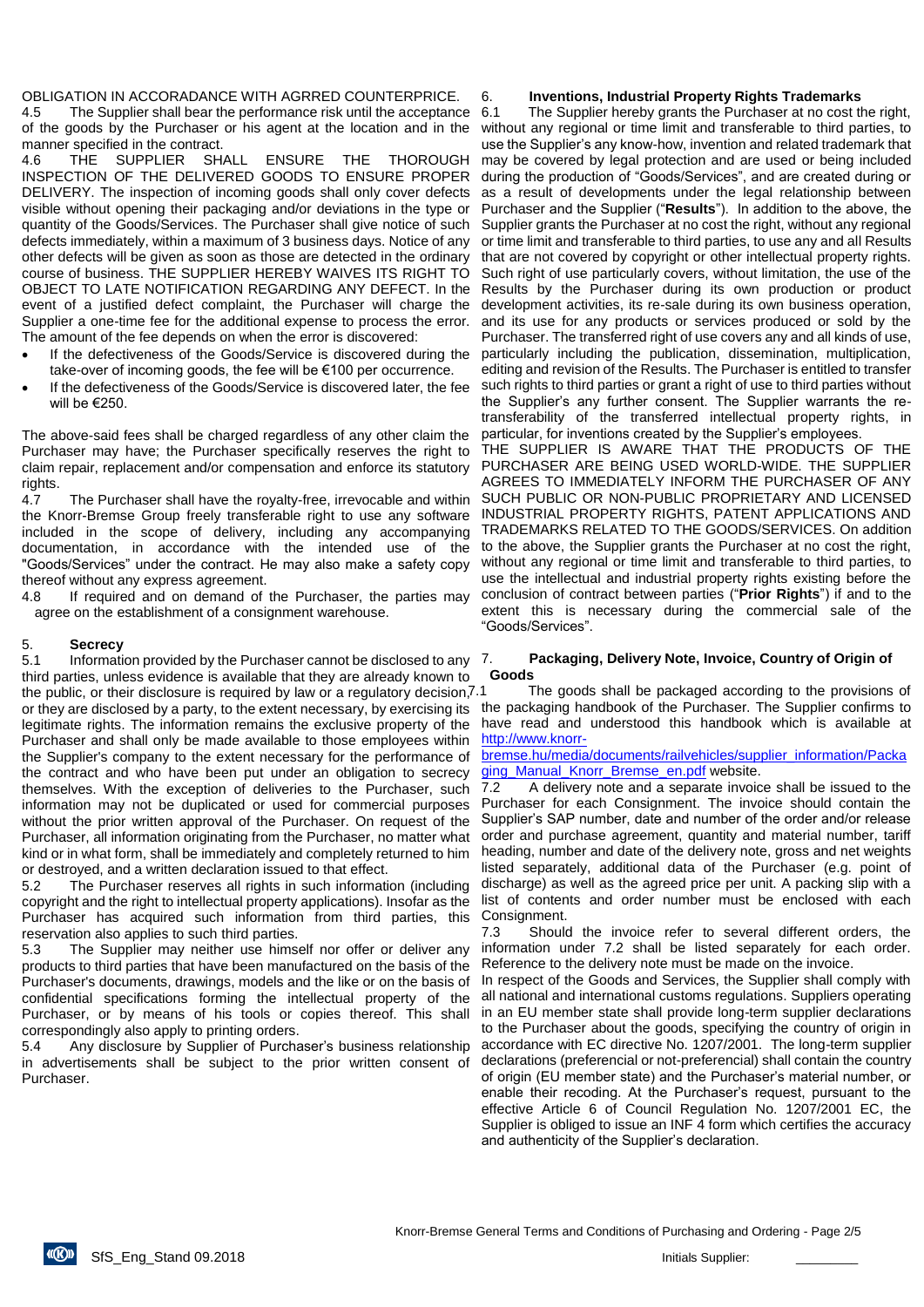The Supplier agrees to notify the Purchaser immediately if the long-term 9.4 supplier declarations or any foreign economic data given in them have changed or are no longer valid.

Suppliers who operate in a non-EU country shall indicate for the Purchaser the origin of Goods in each purchase order by submitting an official certificate of origin (issued by the competent authority), and attach all other preferencial or other supplier documentation prescribed by law (Form A, EUR 1, EUR-MED, A. TR, CO).

7.4 The Supplier understands that "Goods/Services" may be subject to export-investigation regulations and directives, and warrants that he is fully compliant with all statutory and other regulations related to export (including US legislation). Concurrent with accepting an order, the Supplier shall determine the such Goods/Services which are subject to the regulation of export-investigation and to give all relevant information regarding to export-investigations, including the export classification of all Goods/Services. Based on this obligation, the Supplier shall indicate the accurate export classification number on the delivery note (including US EAR or ITAR), the number of the relevant export license or a reference to it, and document all relevant distribution restrictions. Upon any change of the export-investigation legislation or of the classification of the export list, the Supplier shall inform the Purchaser of this in writing. The Supplier is responsible for obtaining at its expense and in time all necessary export licenses, approvals and authorizations necessary for (i) the Purchaser to be able to legitimately utilize all Goods/Services in accordance with the order and (ii) the timely delivery of the Goods/Services to the client. The Supplier shall submit a copy of the existing export licenses to the Purchaser, including all necessary information, in particular, regulations related to the re-export of the "Goods/Services".

7.5 The Supplier warrants to comply with the safety and reliability regulations prescribed by the customers authorities for obtaining the "Authorized Economic Operator" (AEO or equivalent) status. If the Supplier is not an "Authorized Economic Operator" and does not seek to be qualified as such, he shall issue a separate safety and reliability declaration. The Supplier is obliged to inform the Purchaser if the Supplier fails to comply with the safety and reliability regulations or cannot provide these conditions in any further.

7.6 In addition to other provisions of law, the Supplier shall hold the Purchaser harmless of any damage, cost or liability arising from the Supplier's failure to fulfill and/or fulfill in due time its above obligations.

## 8. **Force Majeure**

Any force majeure, strikes or lockouts, disruption of operations through no fault of his own, riot; official governmental actions, including domestical or personal specific sanctions and embargo ordered by the European Union or an EU member state or by the United States of America; and other unavoidable events entitle the Purchaser – irrespective of his other rights – to withdraw from the contract in full or part, provided these events result in a significant reduction of his needs and last for a significant period of time.

## 9. **Liability for defects/Product liability**

9.1 Unless agreed otherwise below, the statutory provisions regarding defects of quality and enforcement of rights shall apply.

9.2 The Purchaser may choose the defect liability right to be enforced. 9.3 Should the Supplier fail to start immediately with the repair of the defect within a period to be determined by the Purchaser, the Purchaser shall be entitled at the Supplier's expense to carry out the repair himself or have it carried out by a third party. Should the Purchaser, due to special urgency and, in particular, in defense against direct danger and/or substantial damage, be unable to notify the Supplier of the defect and the impending damage and to set a time limit, it shall be entitled to take action, without setting a time limit, for the remedy of defective performance.

The warranty shall expire 24 months after ultimately being put into service by the Purchaser's customer (end customer), at the latest, however, 36 months after delivery by the Supplier to the Purchaser.

9.5 FOR PARTS REPAIRED OR REPLACED DURING THE WARRANTY PERIOD, THE WARRANTY PERIOD SHALL RESTART UPON THE REPAIR/REPLACEMENT, BUT ONLY IF THE VOLUME, PERIOD OR COST OF SUCH REPAIR/REPLACEMENT CANNOT BE CONSIDERED INSIGNIFICANT.

9.6 The Supplier warrants that a specific good/service will not have a serial defect for a period of 48 months after delivery. A serial defect shall exist if the Purchaser and the Supplier jointly determine based on the type of damage and the cause of damage that a damage may occur in all "Goods/Services" of the same product or a certain quantity of the delivered series of goods/services (batch). Nonetheless, a serial damage shall exist if the same damage is determined during the warranty period in at least 2% of all delivered "Goods/Services" of the same product or a certain quantity of the series of "Goods/Services" (batch). To calculate the damage rate, all similar damages shall be considered with respect to the type of damage and/or the cause of damage that are determined within a period of maximum 48 months from the occurrence of the similar damages.

9.7 The Supplier shall bear the costs incurred by the Purchaser due to failure to deliver the "Goods/Services" in accordance with the contract, in particular costs for handling, transport traveling, labor, material, installation and modification, recall costs together with preventative replacement costs, costs for an incoming goods inspection that exceeds the ordinary scope as well as costs the Purchaser has to bear for his customers due to statutory obligations.

9.8 In case of legal problem, in particular, in case of infringement of third party intellectual or industrial property rights, the Supplier shall indemnify the Purchaser and his customers from all claims by third parties and shall compensate all costs the Purchaser incurs due to a necessary and appropriate legal defense in connection with the infringement of third party rights. In respect of legal problem, a period of limitation of 5 years applies.

9.9 Should the Purchaser take back any products manufactured and/or sold by him due to defects of the "Goods/Services" delivered by the Supplier, or should the remuneration of the Purchaser have been lowered or claims be made on him in other ways, the Purchaser reserves the right of recourse against the Supplier, and the Supplier shall refund any such loss.

## 10. **Other Liability**

10.1 Should the Purchaser be subjected to product liability claims, the Supplier shall indemnify him insofar if the damage was caused by a defect of the Goods/Services of the Supplier. However, in case of tortuous liability, this shall only apply if the Supplier is at fault. The burden of proof shall lie with the Supplier in case the damage occurred is within the scope of Supplier's liability obligation. In these cases, THE SUPPLIER SHALL BEAR all costs and expenses, including the legal COSTS of the enforcement of the Purchaser's claim.

10.2 THE SUPPLIER UNDERTAKES TO TAKE OUT AND PROVE THAT HE IS COVERED BY PUBLIC LIABILITY INSURANCE for damages under extended product liability as well as for the costs of any recall of products, such insurance to be taken out with a certified insurer within the European Union. The sum insured shall be no less than EUR 5 million each for personal injury, property damage and extended product liability and recall costs.

10.3 The Supplier shall have full liability for any cost or damage incurred by the Purchaser due to an action (e.g. recall action) regarding the mitigation of damages that is the Supplier's obligation under law and/or contract.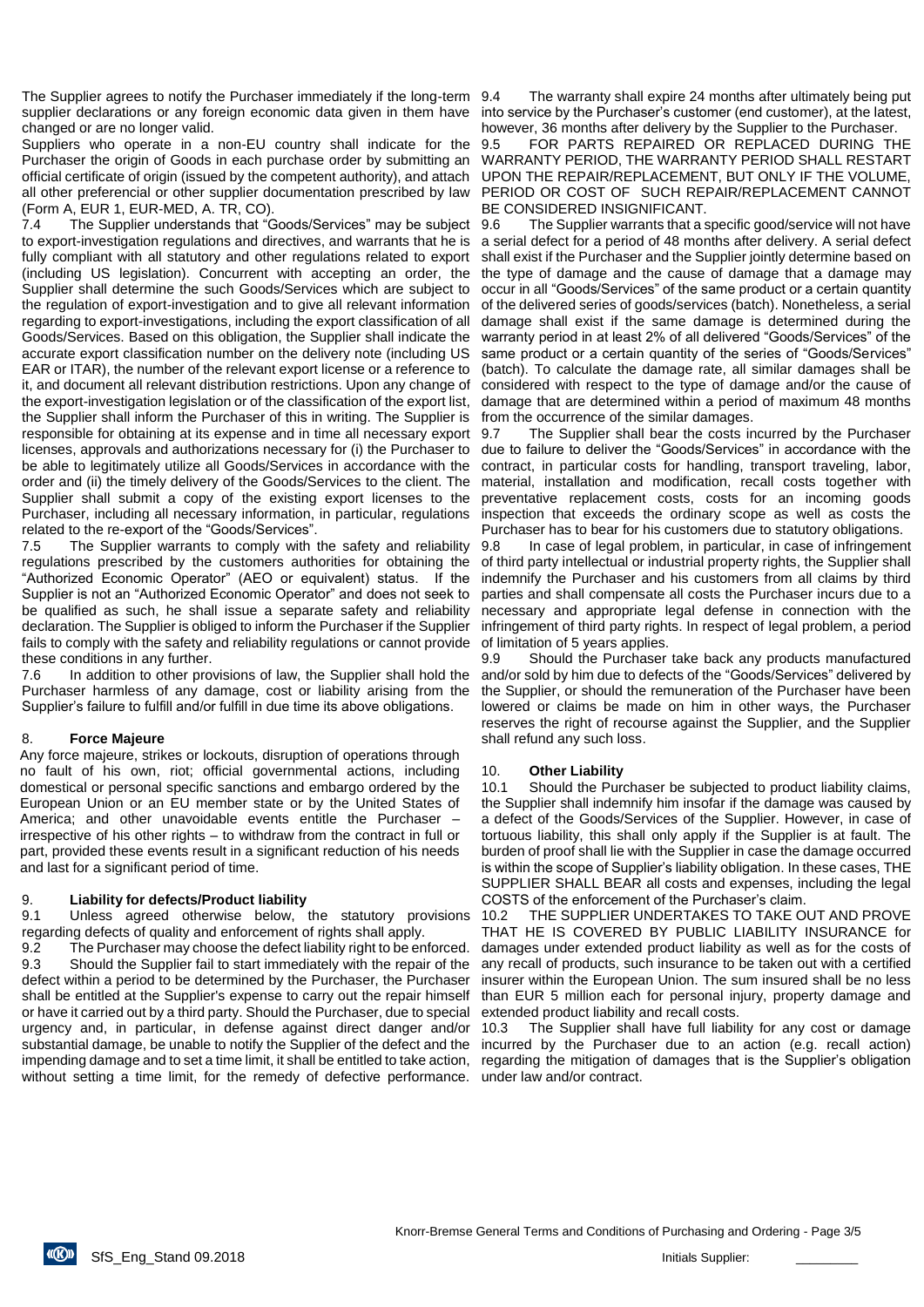## 11. **Third Party Industrial Property Rights**

11.1 The Supplier warrants that no third-party industrial property rights exist that would hinder the contractual use of the "Goods/Services".

11.2 Insofar as the Supplier is at fault for the infringement of industrial property rights, he shall indemnify the Purchaser from all third-party claims made against him in and out of court, including any costs incurred by the Purchaser for a necessary and appropriate legal defense resulting from an infringement of industrial property rights.

11.3 In addition, the Supplier shall immediately notify Purchaser of any known risks and possible cases of the infringement of rights. Purchaser shall immediately notify the Supplier of any third-party claim regarding violation of rights made against him in connection with the Goods/Services, and the parties shall give each other the opportunity to jointly counteract such claim.

# 12. **Assignment and Offsetting**

12.1 The Supplier may not assign his claims against the Purchaser nor have these enforced by third parties without the Purchaser's prior written approval, which may not be refused unreasonably.

12.2 The Purchaser shall be entitled to withhold payment or apply offsetting to the extent of his counterclaim.

# 13. **Title**

13.1 The Supplier may stipulate reservation of title only if specifically agreed in writing.

13.2 Any materials provided by the Purchaser shall remain his property and may only be used for the intended purpose. Any processing of materials and assembly of parts is carried out on behalf of the Purchaser. The Purchaser shall have co-title with the Supplier in the products manufactured using his materials and parts, in proportion of the value of the materials provided by him to the value of the prepared products.

## 14. **Quality and Documentation**

14.1 The Supplier shall meet state-of-the-art of science and technology standards, safety provisions and agreed technical specifications for his Consignments. For this purpose he shall establish an appropriate quality management and provide evidence thereof.

14.2 The Supplier shall record in his quality documentation for all products, when, how and by whom a quality inspection ensuring defectfree production/delivery was carried out. These records shall be kept for 15 years as of the last time the Purchaser placed the final product on the market by Supplier and shall be provided to the Purchaser if required. The 18. Supplier shall be entitled to shorten the retention period if he can exclude any risk to life and health in the use of the products. Sub-suppliers shall be obliged by the Supplier to the same extent within the limits of law.

14.3 In addition, clause 2.7 shall apply to quality and documentation.

# 15. **Subcontractors**

15.1 The Supplier may involve third parties (subcontractors) in the contract fulfillment only if it has obtained the Purchaser's prior written consent, by complying with the relevant legal regulations. If the Supplier wishes to involve third-parties from the beginning of the contract fulfillment, he shall inform the Purchaser of this in his offer. The Supplier's liability to properly fulfill the contract shall not be affected by the Purchaser's above consent. In the interest of compliance with the relevant regulations of law, in particular, labor and social security regulations, the Supplier shall, at the Purchaser's request, immediately provide all relevant information about his subcontractors to the Purchaser.

## 16. **Compliance with Mandatory Laws (Minimum Wage Requirements)**

16.1 The Supplier shall comply with the statutory minimum wage requirements as follows:

16.2 The Supplier is obliged to comply, and ensure compliance, with the Minimum Wage regulations applicable to him. The Supplier warrants that no regulatory authorities have imposed any fine or applied any sanction on him for breach of the statutory minimum wage regulations, and no such procedure is pending against the Supplier.

16.3 The Supplier shall be obliged to immediately inform the Purchaser in writing if the Supplier becomes aware of any procedure initiated against him or any of his subcontractors or temporary work agencies for any breach of labor regulations.

16.4 The Supplier shall ensure that his subcontractors or temporary work agencies and any third parties involved by the Supplier shall make a declaration of commitment equivalent to the Supplier's above declaration, and to immediately present the relevant proof at the Purchaser's request.

16.5 In addition to the statutory obligations, the Supplier shall hold the Purchaser harmless at first request of any damage, cost and claim arising from his failure to comply with his above obligation, in particular, from the failure of the Supplier, his subcontractor or any third parties involved by them or a temporary work agency to comply with the relevant statutory labor and social security regulations.

# 17. **Data Protection**

17.1 During fulfillment, the Supplier may only employ persons who have received proper guidance on the relevant data protection and confidentiality regulations and on the fact that their violation shall be considered serious breach of contract and may entail criminal liability, and who have committed themselves to comply with the data protection and confidentiality regulations based on the information received.

17.2 The Supplier may handle personal data, either provided by the Purchaser or generated during fulfillment, only for the purposes prescribed by the contract.

17.3 The personal data of the Supplier's employees shall be handled by the Purchaser exclusively for the purpose of contract fulfillment, in compliance with all relevant provisions of law, and the Supplier shall properly inform his employees of this and be responsible for obtaining their consent necessary for this.

## 18. **Safety and Environmental Protection**

18.1 All packages shall be easily separable and recyclable, avoid compound unit packs and be made of recyclable materials. The corresponding information regarding product and material shall be made available to the Purchaser.

18.2 In general, the Supplier shall comply during contract fulfillment with the strictest requirements for environmental protection and safety, and certify this at the Purchaser's request.

18.3 Any persons involved by the Supplier in performance of the contract on the premises of the Purchaser shall observe the applicable safety and environmental protection regulations. The Purchaser excludes liability for any accident to the above persons on the Purchaser's premises, except for the case of the Purchaser's or its agents willful misconduct or conduct harming human life, physical intactness or health.

18.4 In all other respects, clause 2.7 shall also apply to safety and environmental protection.